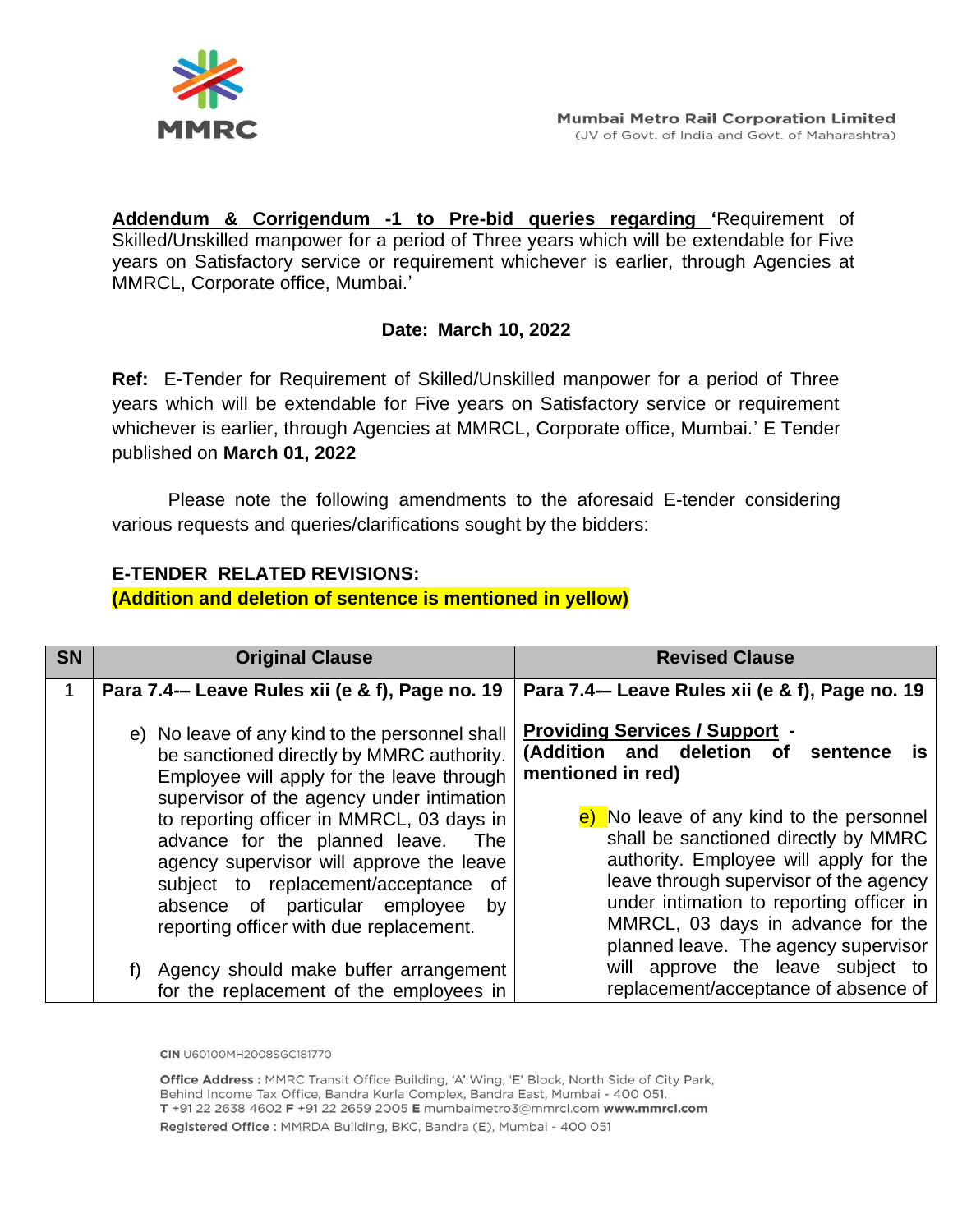

| <b>SN</b>      | <b>Original Clause</b>                                                                                                                                                                                                                                                                                                                                                                                                                                                | <b>Revised Clause</b>                                                                                                                                                                                                                                                                                                                                                                                                                                                 |  |  |  |  |
|----------------|-----------------------------------------------------------------------------------------------------------------------------------------------------------------------------------------------------------------------------------------------------------------------------------------------------------------------------------------------------------------------------------------------------------------------------------------------------------------------|-----------------------------------------------------------------------------------------------------------------------------------------------------------------------------------------------------------------------------------------------------------------------------------------------------------------------------------------------------------------------------------------------------------------------------------------------------------------------|--|--|--|--|
|                | of leave more than<br>03 days<br>case<br>without<br>additional<br>continuously<br>any<br>charges<br>with<br>prior<br>replacement<br>0f<br>employee (who has been pre interviewed<br>/accepted by MMRC).                                                                                                                                                                                                                                                               | particular employee by reporting officer<br>with due replacement <i>(if requested by</i><br>organization)                                                                                                                                                                                                                                                                                                                                                             |  |  |  |  |
|                | (who has been pre interviewed /accepted<br>by MMRC).                                                                                                                                                                                                                                                                                                                                                                                                                  | buffer<br>Agency<br>should<br>make<br>f)<br>arrangement for the replacement of the<br>employees in case of leave more than<br>03 days continuously without any<br>additional charges<br>with<br>prior<br>replacement of employee if requested<br>(who has<br>been pre<br>interviewed<br>/accepted by MMRC).                                                                                                                                                           |  |  |  |  |
| $\overline{2}$ | As per clause, 7.7 (vii) (Page no. 21)                                                                                                                                                                                                                                                                                                                                                                                                                                | As per clause, 7.7 (vii) (Page no. 21)                                                                                                                                                                                                                                                                                                                                                                                                                                |  |  |  |  |
|                | Uniform to the office boy shall be provided by<br>agency with the approval of competent authority<br>in MMRCL.                                                                                                                                                                                                                                                                                                                                                        | <b>Deleted</b><br>Uniform to the office boy shall be provided by<br>agency with the approval of competent authority<br><b>in MMRCL.</b>                                                                                                                                                                                                                                                                                                                               |  |  |  |  |
| 3              | Para 4 .(II) (b) (Page no. 10)                                                                                                                                                                                                                                                                                                                                                                                                                                        | Para 4 .(II) (b) (Page no. 10)                                                                                                                                                                                                                                                                                                                                                                                                                                        |  |  |  |  |
|                | b) The bidders are also required to submit the<br>Financial Bid clearly indicating the rate of<br>wages and allowances applicable for each<br>outsourcing category (per person per<br>month) payable to persons to be provided<br>by him & profit margin (excluding GST).<br>The same shall be tallied with the amount<br>quoted in the Financial Bid (Annexure -<br>III). If there is variation, the tender shall be<br>rejected. The lowest one (L1) bidder will be | b) The bidders are also required to submit the<br>Financial Bid clearly indicating the rate of<br>wages and allowances applicable for each<br>outsourcing category (per person per<br>month) payable to persons to be provided<br>by him & profit margin (excluding GST).<br>The same shall be tallied with the amount<br>quoted in the Financial Bid (Annexure -<br>III). If there is variation, the tender shall be<br>rejected. The lowest one (L1) bidder will be |  |  |  |  |

**CIN** U60100MH2008SGC181770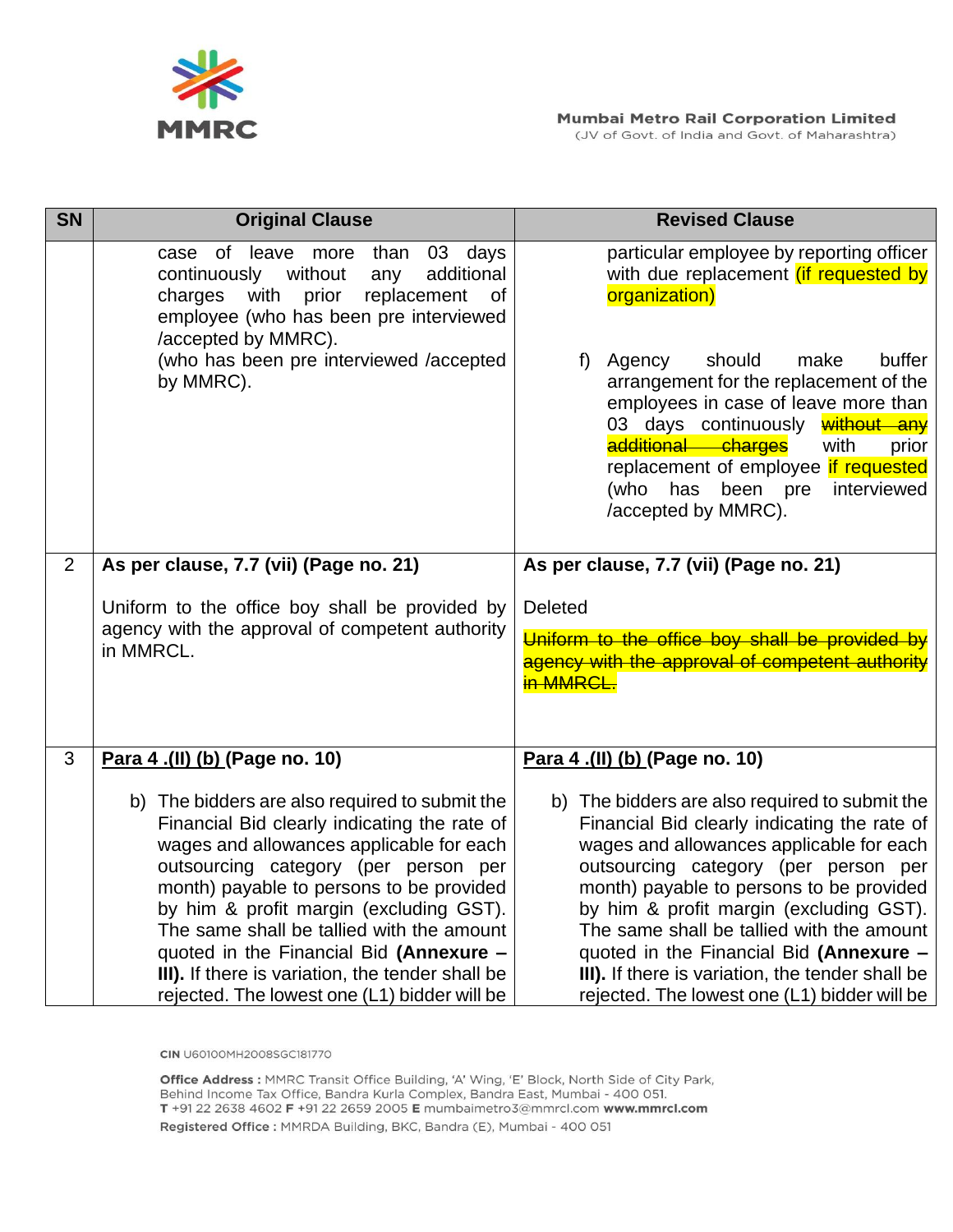

| <b>SN</b>      | <b>Original Clause</b>                                                                                                                                                                                                      |                                                              |  | <b>Revised Clause</b>                                                                                                                                                                                                                                                                                             |                                                          |  |  |  |
|----------------|-----------------------------------------------------------------------------------------------------------------------------------------------------------------------------------------------------------------------------|--------------------------------------------------------------|--|-------------------------------------------------------------------------------------------------------------------------------------------------------------------------------------------------------------------------------------------------------------------------------------------------------------------|----------------------------------------------------------|--|--|--|
|                | decided on the basis of rates offered in the<br>Financial Bid by the bidder inclusive of all<br>taxes/ profit margins etc. but excluding<br>GST. [wages as per the Minimum Wages]<br>Act, 1948 as amended by time to time.] |                                                              |  | decided on the basis of rates offered in the<br>Financial Bid by the bidder inclusive of all<br>taxes/ profit margins etc. but excluding<br>GST. [wages as per the Minimum Wages<br>Act, 1948 as amended by time to time.].<br>Bidders should not quote service charge<br>as "0%" or " Nil" in the financial bid. |                                                          |  |  |  |
| $\overline{4}$ | E- Tender – 1. Details of tender (Page no. 2)<br>NIT document - 1. Details of tender (Page no.<br>2)                                                                                                                        |                                                              |  | E- Tender – 1. Details of tender (Page no. 2)<br>NIT document - 1. Details of tender (Page no.<br>2)                                                                                                                                                                                                              |                                                          |  |  |  |
|                | <b>Tendered Cost of</b><br><b>Tender Document. (In</b><br><b>Rs.)</b>                                                                                                                                                       | <b>Earnest</b><br><b>Money</b><br>Deposit (In<br><b>Rs.)</b> |  | <b>Tendered Cost of</b><br><b>Tender Document. (In</b><br>$Rs.$ )                                                                                                                                                                                                                                                 | <b>Earnest</b><br><b>Money</b><br>Deposit (In<br>$Rs.$ ) |  |  |  |
|                | 3                                                                                                                                                                                                                           | 5                                                            |  | 3                                                                                                                                                                                                                                                                                                                 | 5                                                        |  |  |  |
|                | Rs. 10,000/-                                                                                                                                                                                                                | Rs. 3,50,000/-                                               |  | *Rs. 10,000/-                                                                                                                                                                                                                                                                                                     | **Rs. 3,50,000/-                                         |  |  |  |
|                |                                                                                                                                                                                                                             |                                                              |  | Note:<br>**EMD exemption is applicable on submission of<br>MSME certificate as per rules. If MSME certificate<br>is found invalid, Bid will not be considered.<br>*Tender document cost shall be refunded on<br>submission of valid MSME certificate.                                                             |                                                          |  |  |  |

**CIN** U60100MH2008SGC181770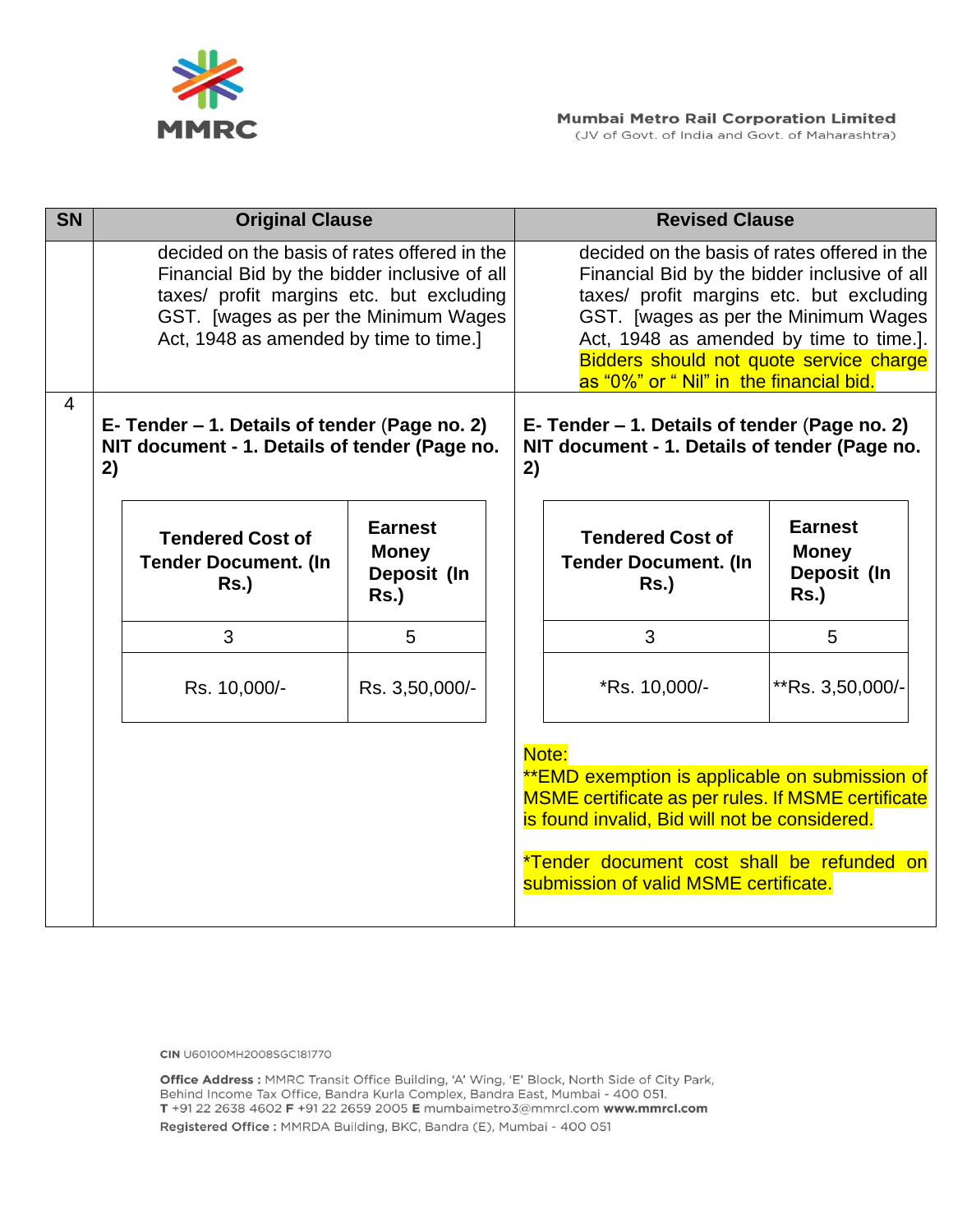

(JV of Govt. of India and Govt. of Maharashtra)

| <b>SN</b> | <b>Original Clause</b>                                   |                                    |                                    |                                                                    | <b>Revised Clause</b> |            |                                    |                                    |                                                      |
|-----------|----------------------------------------------------------|------------------------------------|------------------------------------|--------------------------------------------------------------------|-----------------------|------------|------------------------------------|------------------------------------|------------------------------------------------------|
| 5.        | Para 3 (Page no. 3) - Online E-Tender<br><b>Schedule</b> |                                    |                                    | <b>Para</b><br>3 (Page no. 3) - Online E-Tender<br><b>Schedule</b> |                       |            |                                    |                                    |                                                      |
|           | Sr.<br>No.                                               | <b>Tender</b><br><b>Schedule</b>   | <b>Start</b><br>Date &<br>Ti<br>me | <b>End</b><br><b>Date</b><br>8T<br>im<br>$\mathbf e$               |                       | Sr.<br>No. | <b>Tender</b><br><b>Schedule</b>   | <b>Start</b><br>Date &<br>Τi<br>me | <b>End</b><br><b>Date</b><br>8T<br>im<br>$\mathbf e$ |
|           | 4.                                                       | <b>Tender Closing</b>              | 01.03.2<br>022<br>10.00<br>hrs.    | 21.03.<br>2022.<br>18.01<br>hrs.                                   |                       | 4.         | <b>Tender Closing</b>              | 01.03.2<br>022<br>10.00<br>hrs.    | 05.04.<br>2022.<br>18.01<br>hrs.                     |
|           | 6.                                                       | Opening<br>Technical<br><b>Bid</b> | 22.03.2022<br>11.00 hrs.           |                                                                    |                       | 6.         | Opening<br>Technical<br><b>Bid</b> | 06.04.2022<br>11.00 hrs.           |                                                      |
|           |                                                          |                                    |                                    |                                                                    |                       |            |                                    |                                    |                                                      |

**CIN** U60100MH2008SGC181770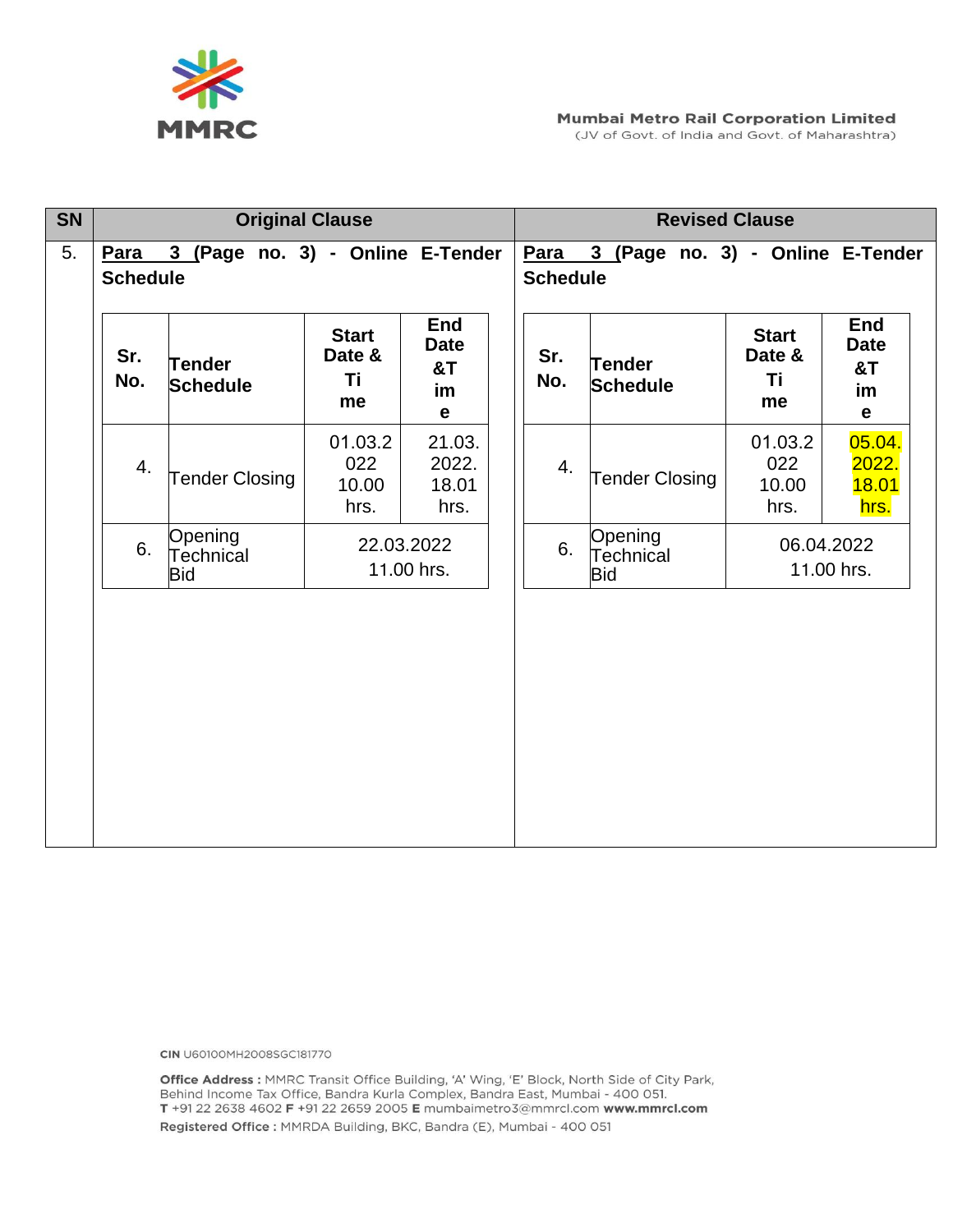

| <b>SN</b> |                                                    | <b>Original Clause</b>                                                                                                        |                                                    | <b>Revised Clause</b>                                                                                                         |  |  |
|-----------|----------------------------------------------------|-------------------------------------------------------------------------------------------------------------------------------|----------------------------------------------------|-------------------------------------------------------------------------------------------------------------------------------|--|--|
| 6         | Table of contents (Page no. 5)<br><b>ANNEXURES</b> |                                                                                                                               | Table of contents (Page no. 5)<br><b>ANNEXURES</b> |                                                                                                                               |  |  |
|           |                                                    |                                                                                                                               |                                                    |                                                                                                                               |  |  |
|           | Annexures-I                                        | Requirement<br>Manpower<br>&<br>Qualification                                                                                 | Annexures-I                                        | Requirement<br>Manpower<br>&<br>Qualification                                                                                 |  |  |
|           | Annexures-II                                       | Declaration regarding not been<br>Blacklisted in the past and / or<br>EMD /Security Deposit / Bank<br>Guarantee not forfeited | Annexures-II                                       | Declaration regarding not been<br>Blacklisted in the past and / or EMD<br>/Security Deposit / Bank Guarantee<br>not forfeited |  |  |
|           | Annexures-IIA                                      | <b>Technical Bid Form</b>                                                                                                     | Annexures-IIA                                      | <b>Technical Bid Form</b>                                                                                                     |  |  |
|           | Annexures-III                                      | <b>Financial Bid</b><br>a) Cost Summary<br>Per Employee Cost                                                                  | Annexures-III                                      | <b>Financial Bid</b><br>a) Cost Summary<br>Per Employee Cost                                                                  |  |  |
|           | Annexures-IV                                       | <b>Financial Bid Letter</b>                                                                                                   | Annexures-IV                                       | <b>Financial Bid Letter</b>                                                                                                   |  |  |
|           | Annexures- V                                       | <b>Relation Declaration</b>                                                                                                   | Annexures-V                                        | <b>Relation Declaration</b>                                                                                                   |  |  |
|           | Annexures- VI                                      | Performance Security Bond Form                                                                                                | Annexures- VI                                      | Performance Security Bond Form                                                                                                |  |  |
|           | Annexures- VII                                     | Letter of Acceptance of Terms and<br>Conditions                                                                               | Annexures- VII                                     | Letter of Acceptance of Terms and<br>Conditions                                                                               |  |  |
|           | Annexures- VIII                                    | Last 05 years Work order details                                                                                              | Annexures-                                         | Last 05 years Work order details                                                                                              |  |  |
|           | Annexures IX                                       | Certificate indicating Turnover                                                                                               | VIII                                               |                                                                                                                               |  |  |
|           | Annexures X                                        | Certificate showing Net worth                                                                                                 | <b>Annexures IX</b>                                | Certificate indicating Turnover                                                                                               |  |  |
|           | Annexures XI                                       | Summary Sheet of document                                                                                                     | Annexures X                                        | Certificate showing Net worth                                                                                                 |  |  |
|           |                                                    | submitted by Bidder                                                                                                           | Annexures XI                                       | Summary Sheet of document<br>submitted by Bidder                                                                              |  |  |
|           |                                                    |                                                                                                                               | <b>Annexures XII</b>                               | <b>Draft letter of Agreement</b>                                                                                              |  |  |

 **-sd/-**

**Executive Director (Planning)** Mumbai Metro Rail Corporation Limited

**CIN** U60100MH2008SGC181770